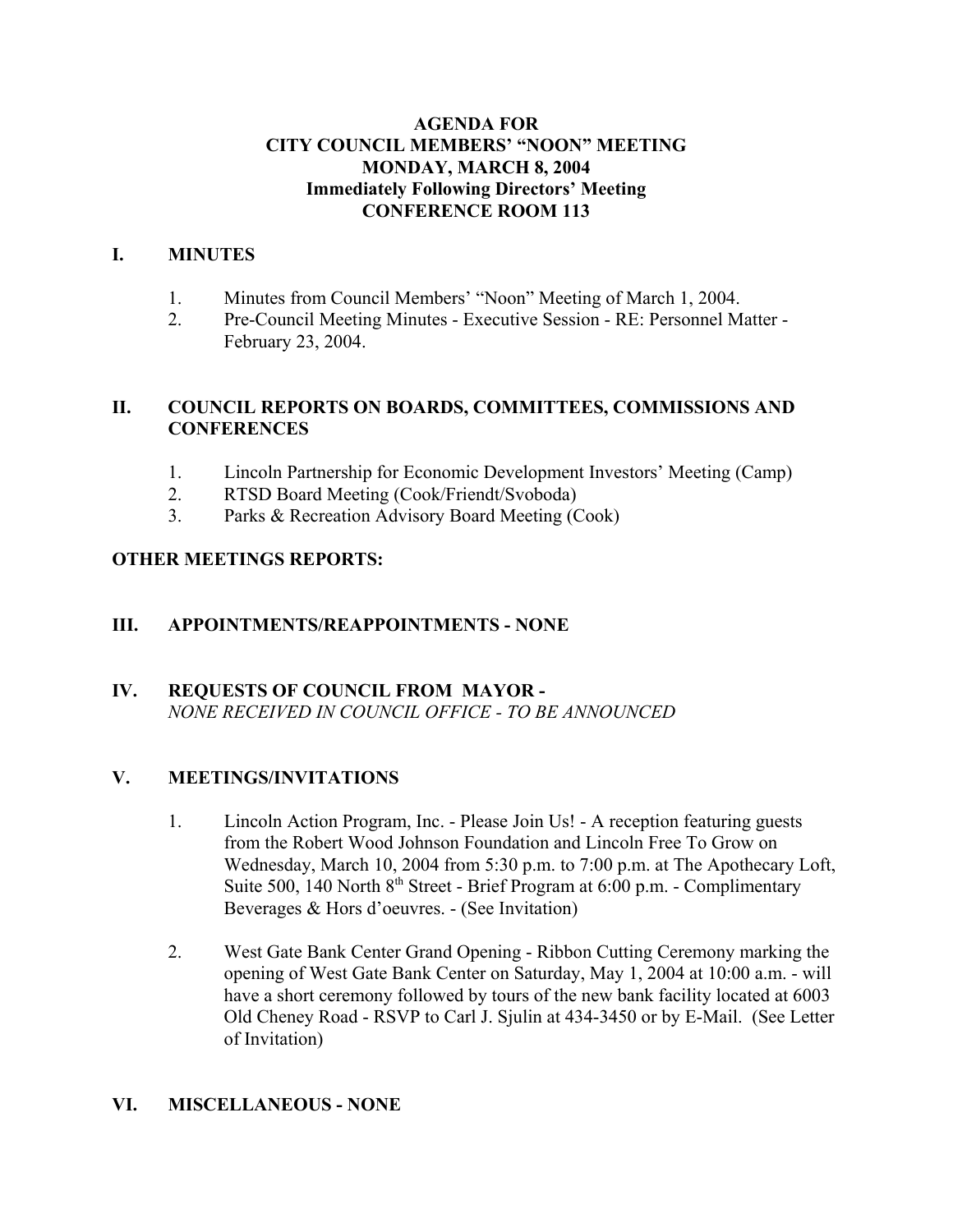# **VII. CITY COUNCIL MEMBERS**

**VIII. ADJOURNMENT**

ca030804/tjg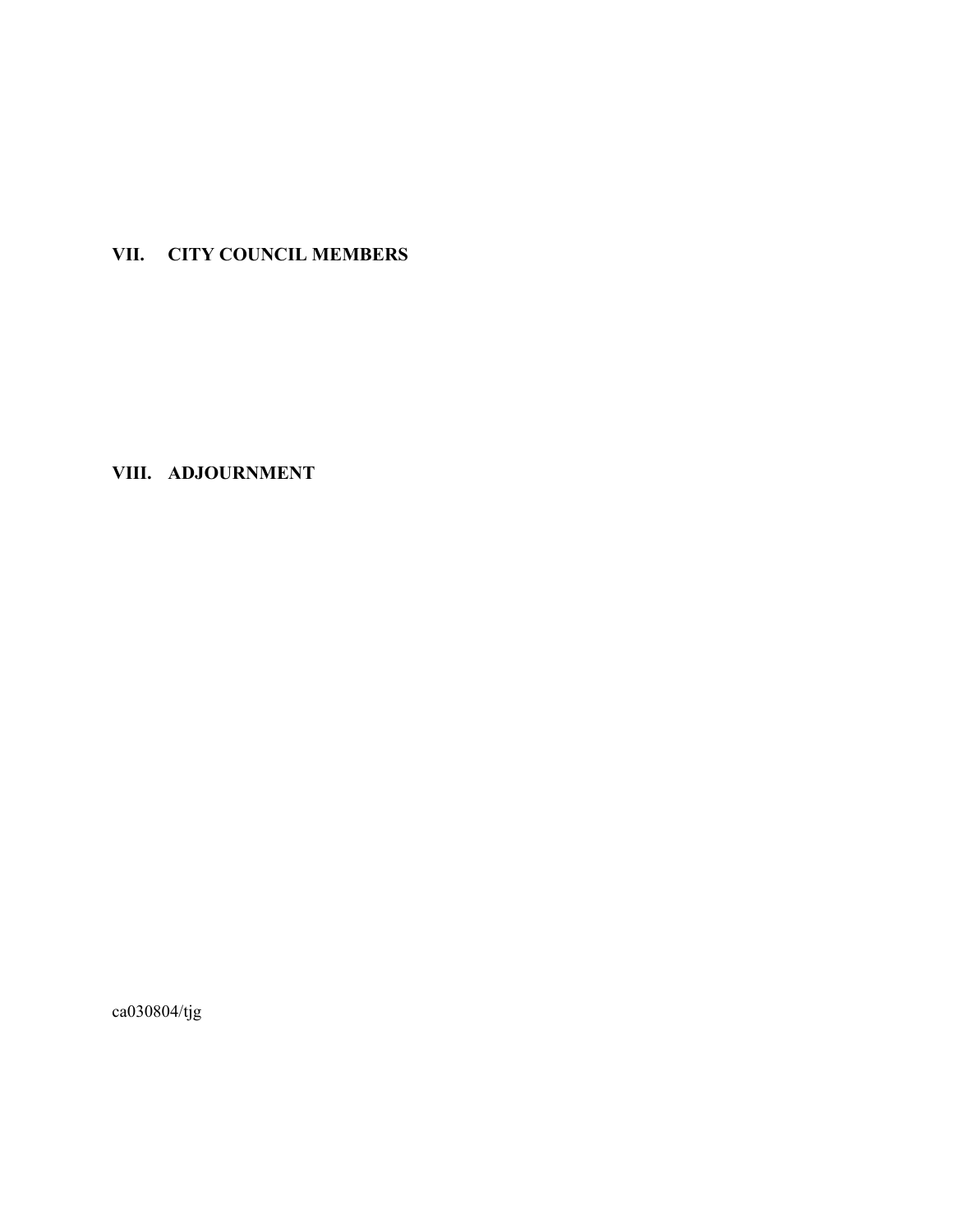## **MINUTES CITY COUNCIL MEMBERS' "NOON" MEETING MONDAY, MARCH 8, 2004** *CONFERENCE ROOM 113*

*Council Members Present:* Jon Camp, Chair; Terry Werner, Vice-Chair; Jonathan Cook, Annette McRoy, Patte Newman, Ken Svoboda; ABSENT: Glenn Friendt

*Others Present:* Mark Bowen, Corrie Kielty, Mayor's Office; Dana Roper, City Attorney*;* Joan Ray Council Secretary; Darrell Podany, Aide to Council Members Camp, Friendt and Svoboda; Nate Jenkins, Lincoln *Journal Star* representative.

## **I MINUTES**

- 1. Minutes from Council Members' "Noon" Meeting of March 1, 2004.
- 2. Pre-Council Meeting Minutes Executive Session RE: Personnel Matter February 23, 2004.

Chair Camp requested a motion to approve the above-listed minutes. Ken Svoboda moved approval of the minutes, as presented, by acclamation. The motion was seconded by Terry Werner and carried by unanimous consensus of the Council Members present.

## **II. COUNCIL REPORTS ON BOARDS, COMMITTEES, COMMISSIONS AND CONFERENCES -**

1. LINCOLN PARTNERSHIP FOR ECONOMIC DEVELOPMENT INVESTORS' MEETING (Camp) Mr. Camp reported that John Wood from the Airport Authority had given a report on the Master Plan. They're looking at a host of things and background on ways to redirect more from West 48th and be more sensitive to the residential area that is growing up out there. Mr. Wood's presentation had included possible ways of angling the street more inward - into the Air Park.

Mr. Camp noted that there had been a report on biotechnology and its importance to Lincoln. He added that Mr. Bob Moline, CEO of Home Services of Nebraska, gave a presentation on [buildable] lot shortages in Lincoln. Mr. Camp took this moment to bring forward a request which he had received from Mr. Moline for a Pre-Council presentation before the entire Council on this issues. This request was discussed at some length. The content and intent of the presentation were discussed as well as the fact that Council rarely hears presentations from private individuals during Pre-Council discussions. It was agreed that this was a timely topic on which Council would like to have information, but that they would have the Planning Department direct the Pre-Council and have Mr. Moline in attendance to answer any questions Council Members might have of him. The material that he had passed out at the LPED Meeting was copied for the Council Members.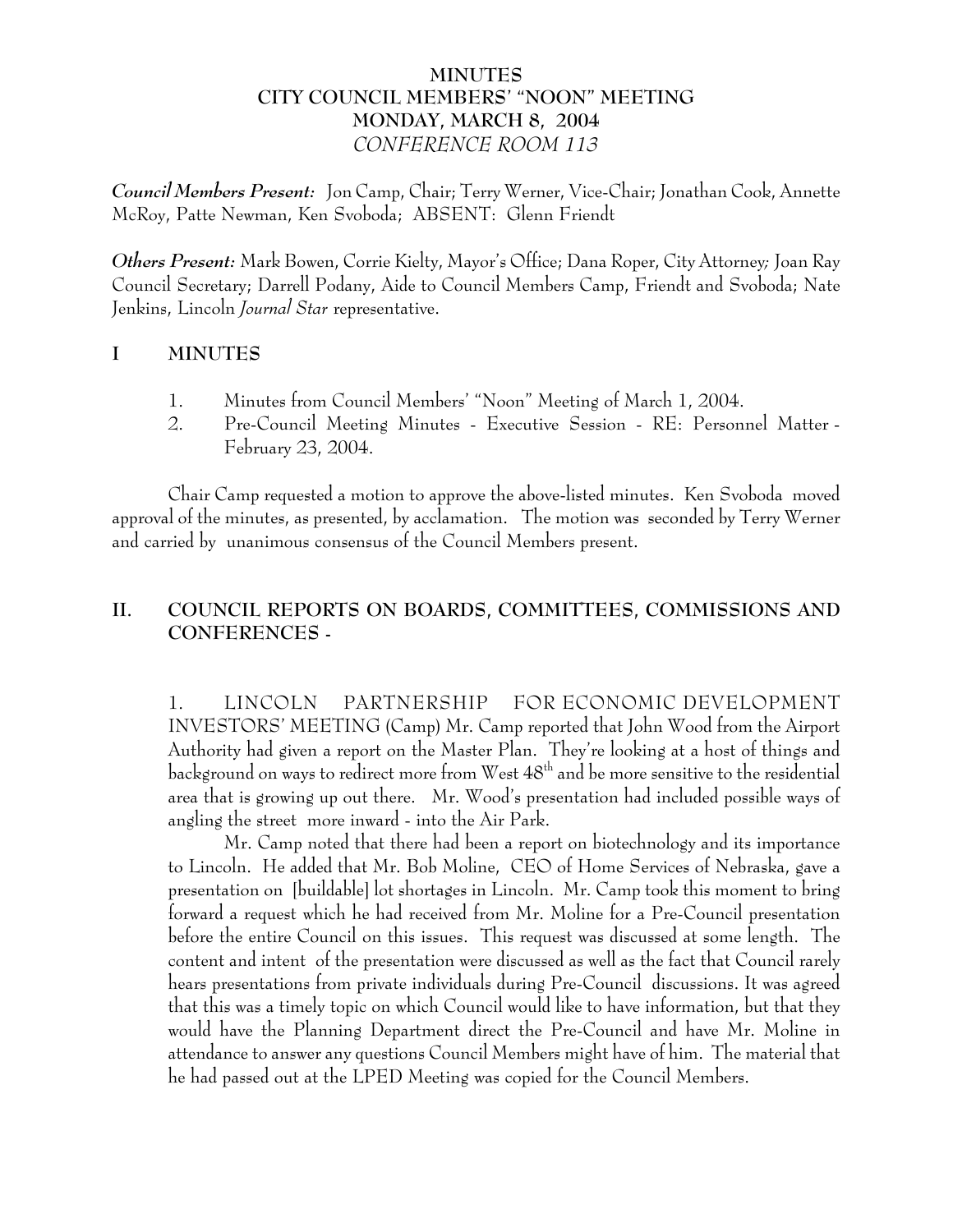Mr. Camp continued the LPED report. Ms. Newman, noting Mr. Camp's mention of the Airport Authority, asked if everyone was happy with the air service in Lincoln. Mr. Werner commented that no one is happy with the air service in Lincoln. Ms. Newman said that she just wondered if that is an issue, noting again that Mr. Camp had stated that the Airport Authority had made a presentation. Mr. Camp explained that they had discussed the Master Plan for the Airport. That did not really include air service, but was concerned more with the infrastructure out there at the old airport and the buildings that are being torn down and what is being utilized. They talked about an area up north that had some good potential for inter-modal and trans-modal opportunities that are being investigated. It was more from a planning ahead standpoint - on how to best utilize this resource of the Air Park. It did not include air service. A large focus was on how to change and manage the truck traffic on N.W. 48<sup>th</sup> Street through the Air Park. They were being empathetic with the neighborhood.

Mr. Camp further reported that there was a funding update on LPED. He noted that, as Council is aware, LPED is under a major funding campaign. It sounds like they're having very good success with the \$10,000 and higher level. They'd like to focus a little more on the lower levels. This update had been in direct response to the Angelo Economics Report.

2. RTSD (Cook/Friendt/Svoboda) Mr. Svoboda reported that they had approved the Budget and reviewed the projects. And that was about it. Mr. Cook added that the budget which had been approved was the "preliminary budget". Mr. Svoboda agreed.

3. PARKS & RECREATION ADVISORY BOARD (Cook) Mr. Cook noted that the PRAB Meeting had been a short one with the Regular Board, then they broke away to a Special Meeting with the Board and the Planning Commission to discuss the Trust for Public Lands. Mr. Cook noted that they are working with us in coming up with ways to acquire park land and open space in the community - long term. He stated that they had talked about ballot issues, etc. They've done a lot of research and had a report that was very nicely done. They've had a lot of experience gathered from other communities. They don't come in with any particular "agenda", but listen to what the community wants and then helps them out in finding ways to fund their projects.

Mr. Cook thought the presentation was very interesting. Part of what was discussed had been the bond issues and how they would relate to what we're talking about with the infrastructure financing and the bonds and even school bonds. At this point it is all just discussion, but it was valuable information. Mr. Cook asked that copies of the report be obtained for Council Members. *[These were requested from the Parks Department on 03-08-04]*

OTHER MEETINGS - None.

**III. APPOINTMENTS/REAPPOINTMENTS -** Ms. Kielty passed out a list of the upcoming Appointments to the Council Members. Mr. Werner indicated that he had had a suggestion for one of the Code Tasks Forces on which Ms. Kielty had requested input from Council. Now he didn't know what to do, since the nominees had already been named.